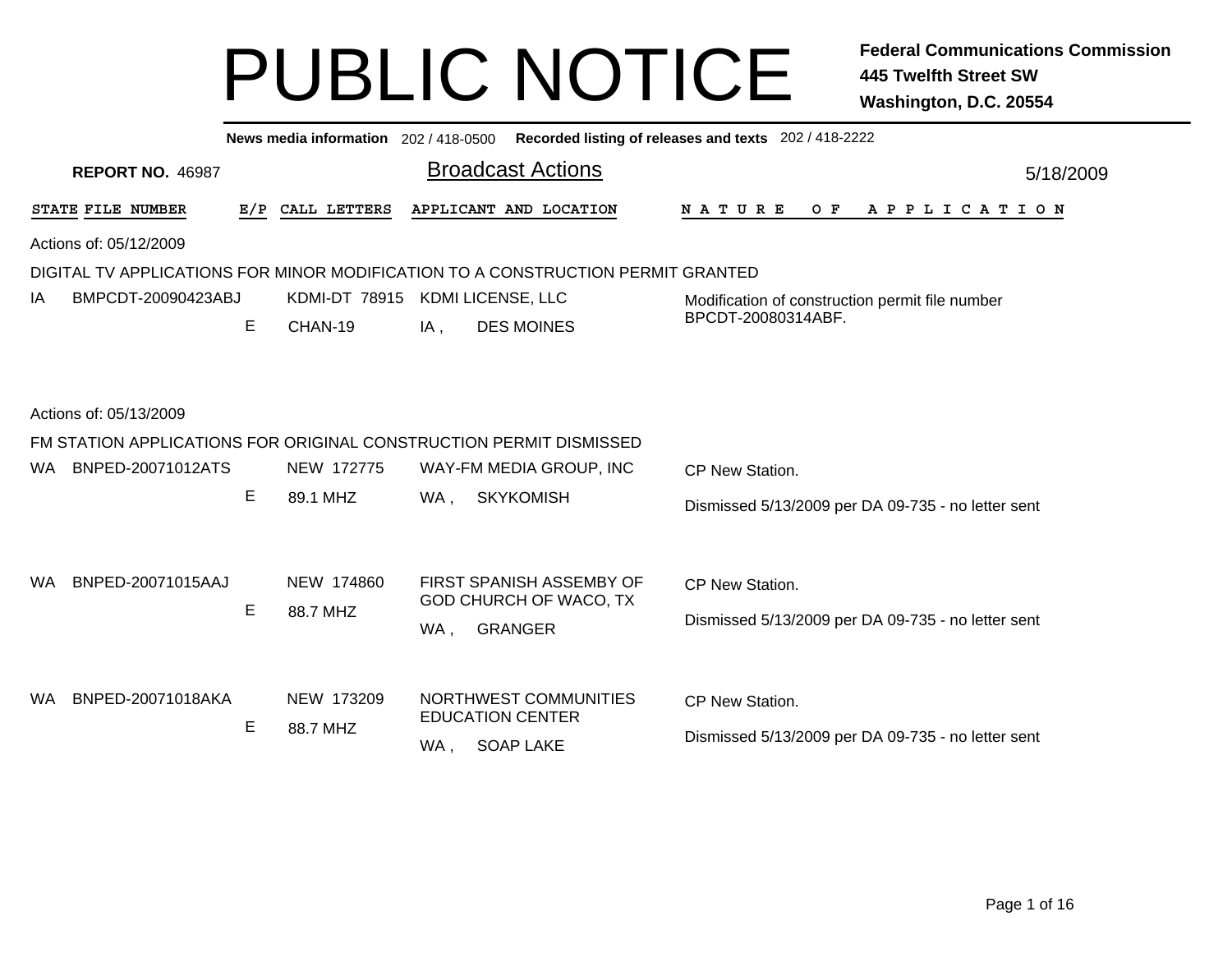| Recorded listing of releases and texts 202 / 418-2222<br>News media information 202 / 418-0500 |     |              |                                                            |  |                                                    |           |  |  |  |  |  |
|------------------------------------------------------------------------------------------------|-----|--------------|------------------------------------------------------------|--|----------------------------------------------------|-----------|--|--|--|--|--|
| <b>REPORT NO. 46987</b>                                                                        |     |              | <b>Broadcast Actions</b>                                   |  |                                                    | 5/18/2009 |  |  |  |  |  |
| STATE FILE NUMBER                                                                              | E/P | CALL LETTERS | APPLICANT AND LOCATION                                     |  | <b>NATURE</b><br>O F<br>A P P L I C A T I O N      |           |  |  |  |  |  |
| Actions of: 05/13/2009                                                                         |     |              |                                                            |  |                                                    |           |  |  |  |  |  |
| FM STATION APPLICATIONS FOR ORIGINAL CONSTRUCTION PERMIT DISMISSED                             |     |              |                                                            |  |                                                    |           |  |  |  |  |  |
| BNPED-20071018AKV<br>WA.                                                                       |     | NEW 173152   | <b>CENTER FOR JUSTICE</b>                                  |  | CP New Station.                                    |           |  |  |  |  |  |
|                                                                                                | E   | 89.1 MHZ     | WA,<br><b>DEER PARK</b>                                    |  | Dismissed 5/13/2009 per DA 09-735 - no letter sent |           |  |  |  |  |  |
|                                                                                                |     |              |                                                            |  |                                                    |           |  |  |  |  |  |
| BNPED-20071019AFW<br>WA.                                                                       |     | NEW 173592   | <b>HARBOR MINISTRIES DBA</b>                               |  | CP New Station.                                    |           |  |  |  |  |  |
|                                                                                                | E   | 89.3 MHZ     | <b>CHELAN COMMUNITY RADIO</b>                              |  | Dismissed 5/13/2009 per DA 09-735 - no letter sent |           |  |  |  |  |  |
|                                                                                                |     |              | <b>CHELAN</b><br>WA,                                       |  |                                                    |           |  |  |  |  |  |
| BNPED-20071022AAE<br><b>WA</b>                                                                 |     | NEW 174689   | DIVINE MERCY BROADCASTING                                  |  | CP New Station.                                    |           |  |  |  |  |  |
|                                                                                                | Е   | 88.7 MHZ     | <b>MOSES LAKE</b><br>WA,                                   |  |                                                    |           |  |  |  |  |  |
|                                                                                                |     |              |                                                            |  | Dismissed 5/13/2009 per DA 09-735 - no letter sent |           |  |  |  |  |  |
|                                                                                                |     |              |                                                            |  |                                                    |           |  |  |  |  |  |
| BNPED-20071022ADH<br>WA.                                                                       |     | NEW 176050   | <b>IGLESIA JESUCRISTO ES MI</b><br>REFUGIO DE AUSTIN, INC. |  | CP New Station.                                    |           |  |  |  |  |  |
|                                                                                                | Е   | 89.1 MHZ     | <b>BARING</b><br>WA,                                       |  | Dismissed 5/13/2009 per DA 09-735 - no letter sent |           |  |  |  |  |  |
|                                                                                                |     |              |                                                            |  |                                                    |           |  |  |  |  |  |
| BNPED-20071022ATX<br>WA.                                                                       |     | NEW 177044   | <b>VALLEY CHRISTIAN FELLOWSHIP</b>                         |  | CP New Station.                                    |           |  |  |  |  |  |
|                                                                                                | Е   | 89.3 MHZ     | <b>OROVILLE</b><br>WA,                                     |  | Dismissed 5/13/2009 per DA 09-735 - no letter sent |           |  |  |  |  |  |
|                                                                                                |     |              |                                                            |  |                                                    |           |  |  |  |  |  |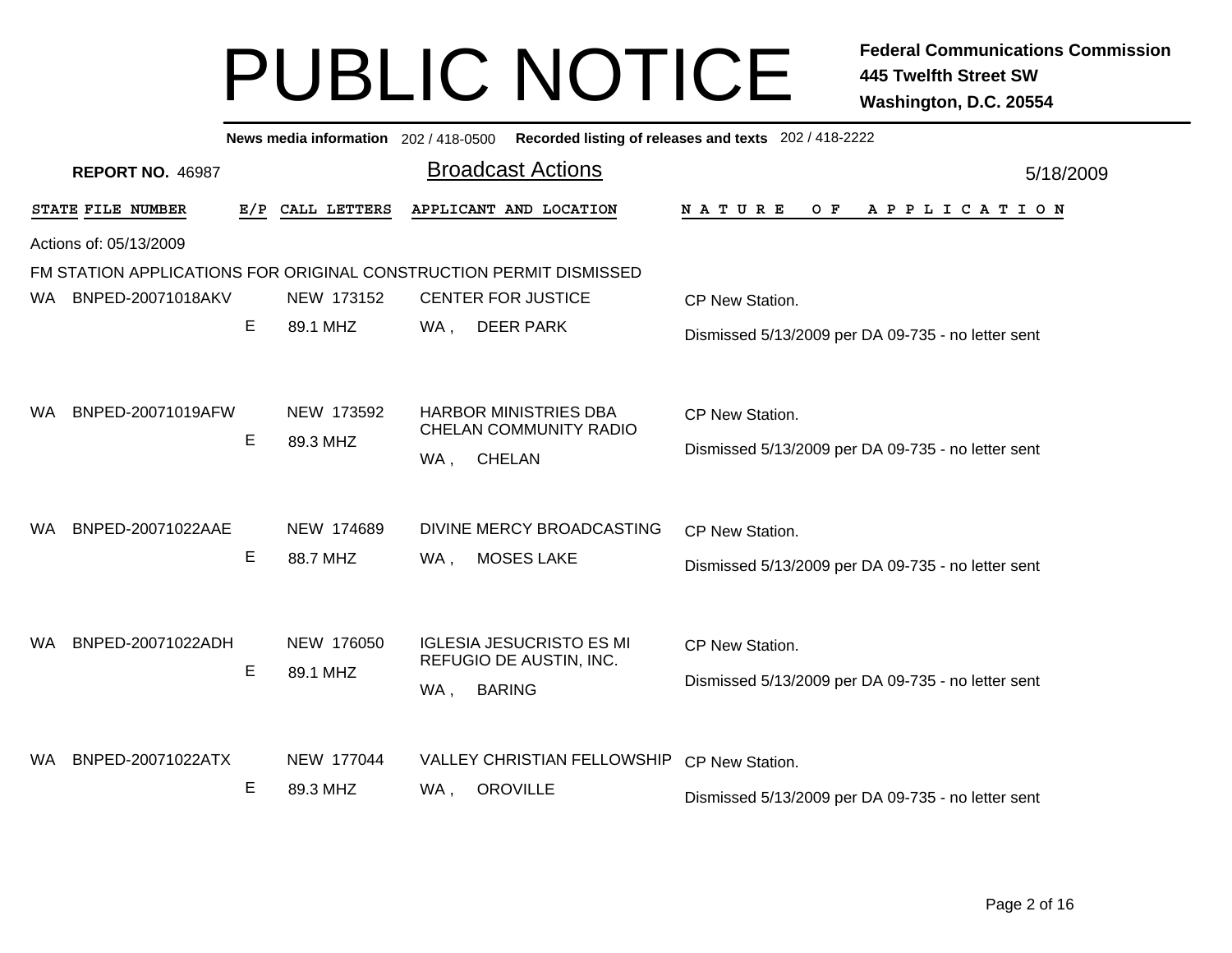|                                                                    |              | News media information 202/418-0500 |                |                                              | Recorded listing of releases and texts 202 / 418-2222                            |
|--------------------------------------------------------------------|--------------|-------------------------------------|----------------|----------------------------------------------|----------------------------------------------------------------------------------|
| <b>REPORT NO. 46987</b>                                            |              |                                     |                | <b>Broadcast Actions</b>                     | 5/18/2009                                                                        |
| STATE FILE NUMBER                                                  |              | E/P CALL LETTERS                    |                | APPLICANT AND LOCATION                       | NATURE<br>O F<br>A P P L I C A T I O N                                           |
| Actions of: 05/13/2009                                             |              |                                     |                |                                              |                                                                                  |
| FM STATION APPLICATIONS FOR ORIGINAL CONSTRUCTION PERMIT DISMISSED |              |                                     |                |                                              |                                                                                  |
| BNPED-20071022BDN<br>WA.                                           | E            | NEW 173992<br>89.1 MHZ              |                | <b>WASHINGTON STATE</b><br><b>UNIVERSITY</b> | CP New Station.<br>Engineering Amendment filed 11/20/2007                        |
|                                                                    |              |                                     | WA,            | <b>TEKOA</b>                                 | Dismissed 5/13/2009 per DA 09-735 - no letter sent                               |
| AM STATION APPLICATIONS FOR LICENSE TO COVER GRANTED               |              |                                     |                |                                              |                                                                                  |
| BL-20081120AHC<br>MD.                                              | $\mathsf{P}$ | <b>WCTN 59711</b><br>950 KHZ        |                | WIN RADIO BROADCASTING<br><b>CORPORATION</b> | License to cover.<br>Engineering Amendment filed 12/31/2008                      |
|                                                                    |              |                                     | MD,            | POTOMAC-CABIN JOHN                           | Engineering Amendment filed 03/27/2009<br>Engineering Amendment filed 04/16/2009 |
| BL-20090327AIB<br>FL.                                              |              | <b>WKGC 25564</b>                   |                | <b>GULF COAST COMMUNITY</b>                  | License to cover.                                                                |
|                                                                    | $\mathsf{P}$ | 1480 KHZ                            | <b>COLLEGE</b> |                                              |                                                                                  |
|                                                                    |              |                                     | FL,            | <b>SOUTHPORT</b>                             |                                                                                  |
| BL-20090408AQU<br>FL                                               |              | <b>WOKC 50166</b>                   |                | <b>GLADES MEDIA COMPANY LLC</b>              | License to cover.                                                                |
|                                                                    | $\mathsf{P}$ | 1570 KHZ                            | FL,            | <b>OKEECHOBEE</b>                            |                                                                                  |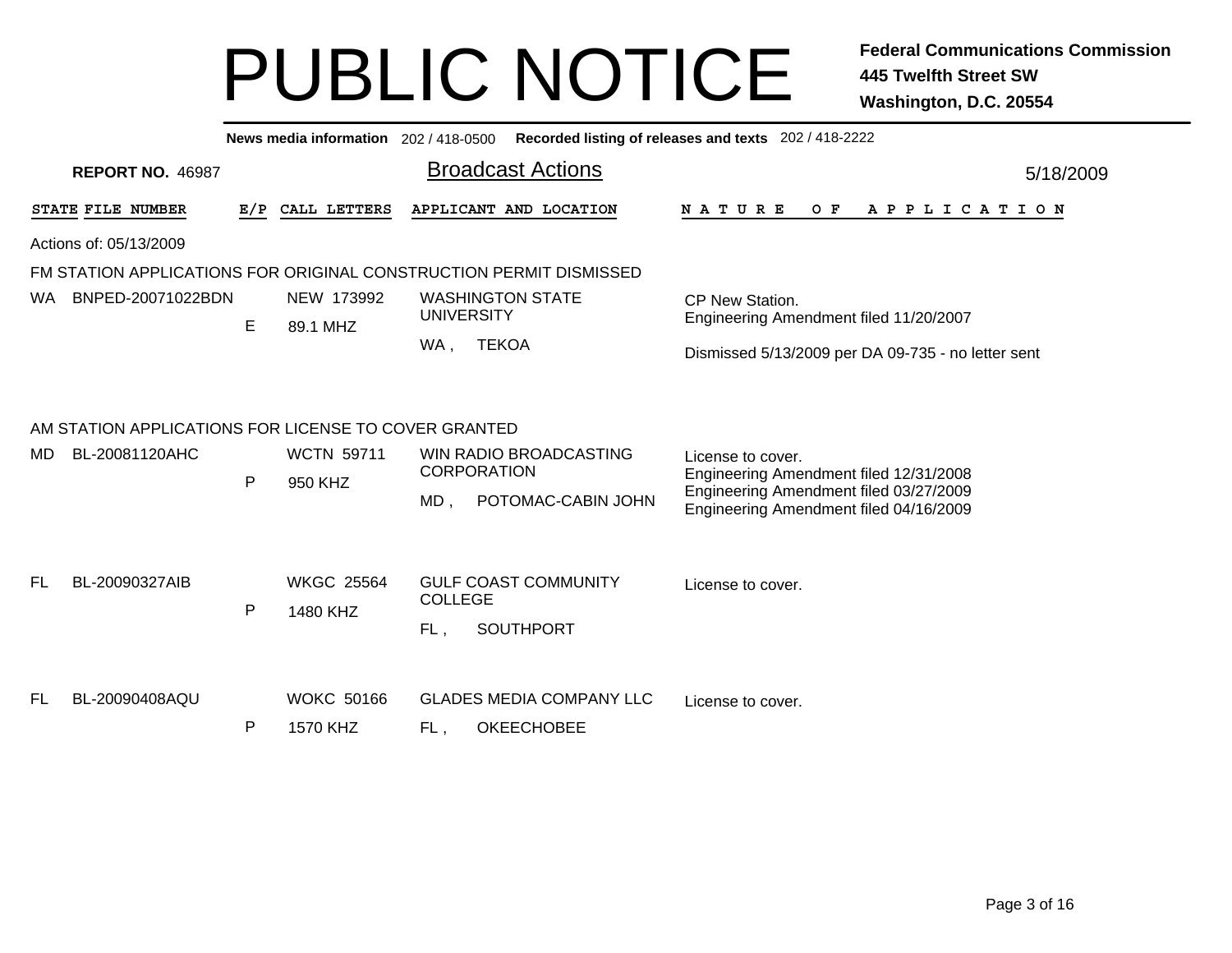|                                                                                 |                              | <b>Broadcast Actions</b>                                                                                          | 5/18/2009                                                                                                                                                                                                                                                                                          |  |  |  |  |  |  |  |
|---------------------------------------------------------------------------------|------------------------------|-------------------------------------------------------------------------------------------------------------------|----------------------------------------------------------------------------------------------------------------------------------------------------------------------------------------------------------------------------------------------------------------------------------------------------|--|--|--|--|--|--|--|
|                                                                                 |                              | N A T U R E                                                                                                       |                                                                                                                                                                                                                                                                                                    |  |  |  |  |  |  |  |
| Actions of: 05/13/2009                                                          |                              |                                                                                                                   |                                                                                                                                                                                                                                                                                                    |  |  |  |  |  |  |  |
| AM STATION APPLICATIONS FOR MINOR MODIFICATION TO A CONSTRUCTION PERMIT GRANTED |                              |                                                                                                                   |                                                                                                                                                                                                                                                                                                    |  |  |  |  |  |  |  |
|                                                                                 | <b>WTTN 71092</b>            | GOOD KARMA BROADCASTING,<br>Mod of CP<br><b>LLC</b>                                                               |                                                                                                                                                                                                                                                                                                    |  |  |  |  |  |  |  |
|                                                                                 |                              | WI,<br><b>COLUMBUS</b>                                                                                            |                                                                                                                                                                                                                                                                                                    |  |  |  |  |  |  |  |
| E                                                                               | <b>WHIC 6641</b><br>1460 KHZ | <b>HOLY FAMILY</b><br>Minor change in licensed facilities.<br><b>COMMUNICATIONS</b><br><b>ROCHESTER</b><br>$NY$ , |                                                                                                                                                                                                                                                                                                    |  |  |  |  |  |  |  |
|                                                                                 |                              |                                                                                                                   |                                                                                                                                                                                                                                                                                                    |  |  |  |  |  |  |  |
|                                                                                 | <b>WLPR 24454</b>            | GOFORTH MEDIA, INC.<br>Minor change in licensed facilities.                                                       |                                                                                                                                                                                                                                                                                                    |  |  |  |  |  |  |  |
| Е                                                                               | 960 KHZ                      | <b>PRICHARD</b><br>$AL$ ,                                                                                         |                                                                                                                                                                                                                                                                                                    |  |  |  |  |  |  |  |
| P                                                                               | <b>WHAW 63489</b><br>980 KHZ | STEPHEN R. PETERS<br><b>Direct Measurement</b><br>WV,<br><b>WESTON</b>                                            |                                                                                                                                                                                                                                                                                                    |  |  |  |  |  |  |  |
|                                                                                 | E                            | E/P CALL LETTERS<br>1580 KHZ                                                                                      | News media information 202 / 418-0500 Recorded listing of releases and texts 202 / 418-2222<br>APPLICANT AND LOCATION<br>OF APPLICATION<br>AM STATION APPLICATIONS FOR MINOR CHANGE TO A LICENSED FACILITY GRANTED<br>AM STATION APPLICATIONS FOR MOD OF LICENSE FOR AN AUXILIARY FACILITY GRANTED |  |  |  |  |  |  |  |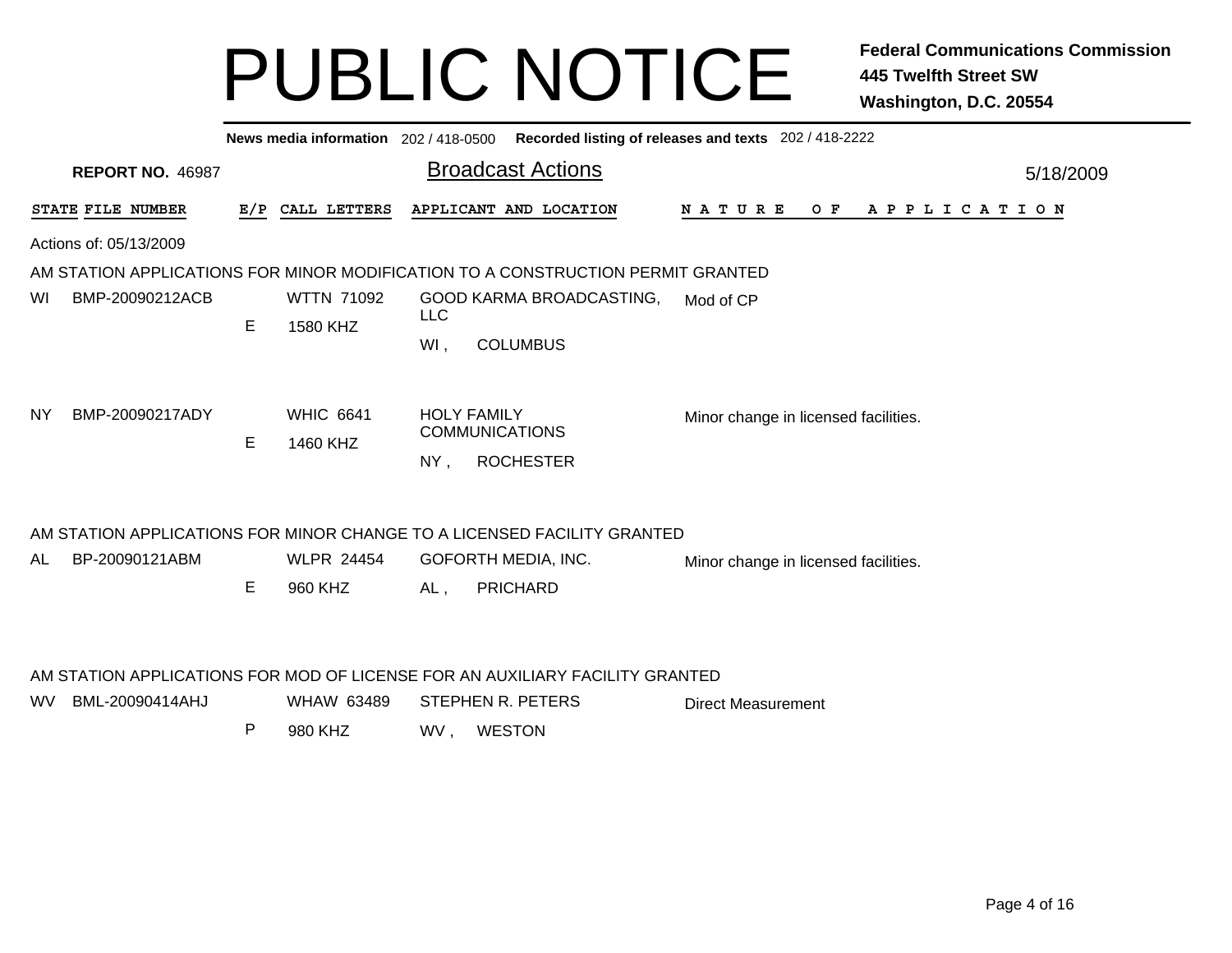| News media information 202 / 418-0500 Recorded listing of releases and texts 202 / 418-2222 |              |                            |                                                                       |                                                                                  |  |  |  |  |  |  |
|---------------------------------------------------------------------------------------------|--------------|----------------------------|-----------------------------------------------------------------------|----------------------------------------------------------------------------------|--|--|--|--|--|--|
| <b>REPORT NO. 46987</b>                                                                     |              |                            | <b>Broadcast Actions</b>                                              | 5/18/2009                                                                        |  |  |  |  |  |  |
| STATE FILE NUMBER                                                                           | E/P          | CALL LETTERS               | APPLICANT AND LOCATION                                                | <b>NATURE</b><br>O F<br>A P P L I C A T I O N                                    |  |  |  |  |  |  |
| Actions of: 05/13/2009                                                                      |              |                            |                                                                       |                                                                                  |  |  |  |  |  |  |
| AM STATION APPLICATIONS FOR DIRECT MEASUREMENT GRANTED                                      |              |                            |                                                                       |                                                                                  |  |  |  |  |  |  |
| BZ-20090205ACR<br>GA.                                                                       |              | <b>WAOK 63775</b>          | CBS RADIO EAST INC.                                                   | <b>Direct Measurement</b>                                                        |  |  |  |  |  |  |
|                                                                                             | $\mathsf{P}$ | 1380 KHZ                   | <b>ATLANTA</b><br>GA,                                                 |                                                                                  |  |  |  |  |  |  |
| BZ-20090410AWJ<br>WV.                                                                       | P            | WIHY 42653<br>1110 KHZ     | <b>BIG RIVER RADIO, INC.</b><br><b>HURRICANE</b><br>WV.               | <b>Direct Measurement</b>                                                        |  |  |  |  |  |  |
| DIGITAL TV APPLICATIONS FOR CP EXTENSION GRANTED                                            |              |                            |                                                                       |                                                                                  |  |  |  |  |  |  |
| BEPCDT-20090506ABN<br>AL.                                                                   | E            | WHNT-DT<br>48693           | LOCAL TV ALABAMA LICENSE,<br><b>LLC</b>                               | Extension of time to complete digital construction permit:<br>BPCDT-20090313ABX  |  |  |  |  |  |  |
|                                                                                             |              | CHAN-46                    | <b>HUNTSVILLE</b><br>AL,                                              |                                                                                  |  |  |  |  |  |  |
| <b>SC</b><br>BEPCDT-20090508ABL                                                             | E            | WSPA-DT<br>66391<br>CHAN-7 | <b>MEDIA GENERAL</b><br><b>COMMUNICATIONS HOLDINGS,</b><br><b>LLC</b> | Extension of time to complete digital construction permit:<br>BMPCDT-20080619ABN |  |  |  |  |  |  |
|                                                                                             |              |                            | SPARTANBURG<br>SC,                                                    |                                                                                  |  |  |  |  |  |  |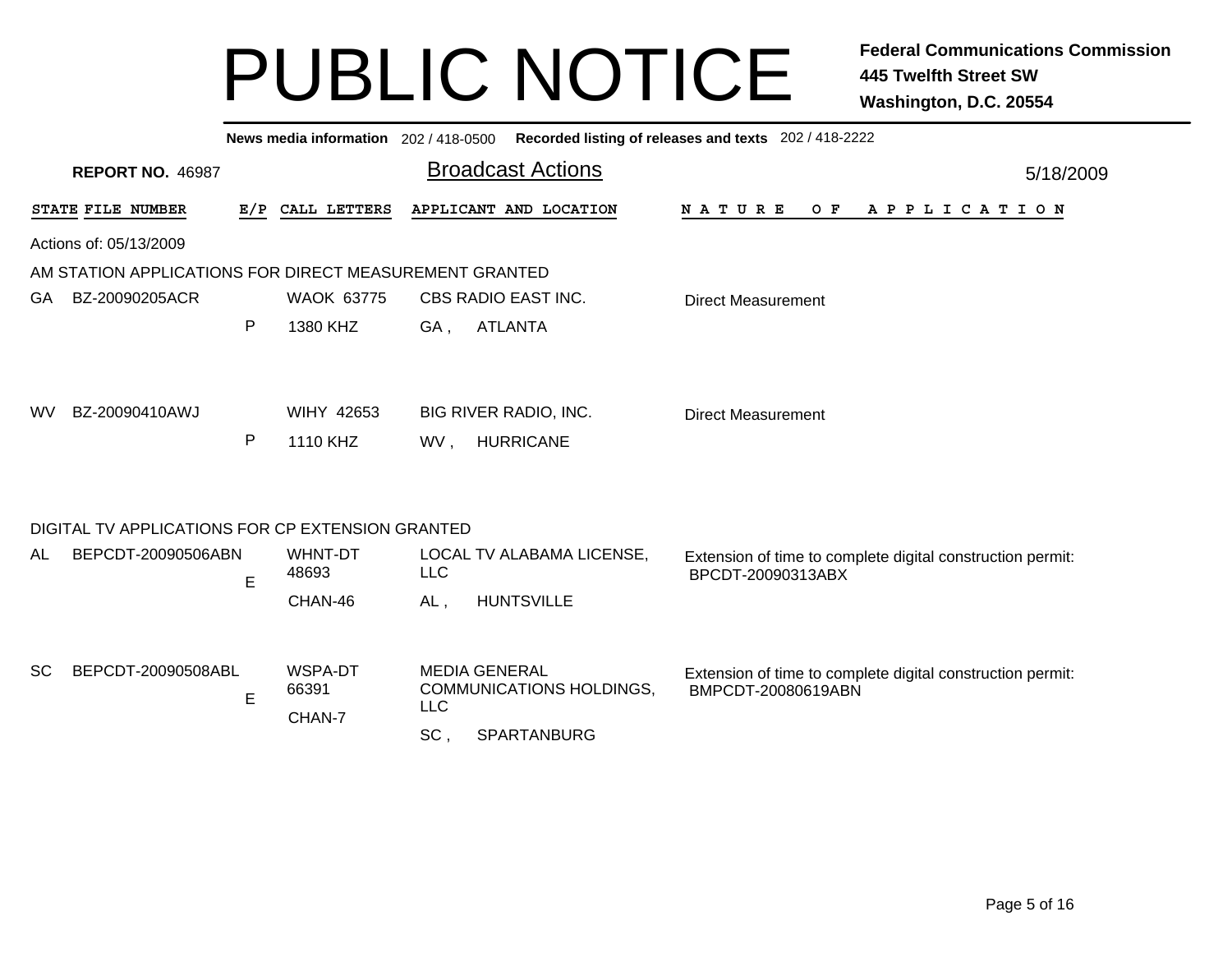|      |                                                             |     | News media information 202 / 418-0500 |     |                                                                                 | Recorded listing of releases and texts 202 / 418-2222                    |  |
|------|-------------------------------------------------------------|-----|---------------------------------------|-----|---------------------------------------------------------------------------------|--------------------------------------------------------------------------|--|
|      | <b>REPORT NO. 46987</b>                                     |     |                                       |     | <b>Broadcast Actions</b>                                                        | 5/18/2009                                                                |  |
|      | STATE FILE NUMBER                                           | E/P | CALL LETTERS                          |     | APPLICANT AND LOCATION                                                          | N A T U R E<br>O F<br>A P P L I C A T I O N                              |  |
|      | Actions of: 05/13/2009                                      |     |                                       |     |                                                                                 |                                                                          |  |
|      |                                                             |     |                                       |     | DIGITAL TV APPLICATIONS FOR MINOR MODIFICATION TO A CONSTRUCTION PERMIT GRANTED |                                                                          |  |
| WV.  | BMPEDT-20080619ACQ                                          | E   | WNPB-DT<br>71676                      |     | <b>WEST VIRGINIA EDUCATIONAL</b><br><b>BROADCASTING AUTHORITY</b>               | Modification of construction permit file number<br>BPEDT-20080321AAK.    |  |
|      |                                                             |     | CHAN-33                               | WV, | <b>MORGANTOWN</b>                                                               |                                                                          |  |
|      |                                                             |     |                                       |     | DIGITAL TV APPLICATIONS FOR MINOR CHANGE TO A LICENSED FACILITY GRANTED         |                                                                          |  |
| CA   | BPCDT-20080619ABQ                                           |     | KBEH 56384                            |     | <b>HERO LICENSECO LLC</b>                                                       | Minor change in licensed facilities, callsign KBEH.                      |  |
|      |                                                             | Е   | CHAN-24                               | CA, | OXNARD                                                                          |                                                                          |  |
|      | LOW POWER FM APPLICATIONS FOR ASSIGNMENT OF LICENSE GRANTED |     |                                       |     |                                                                                 |                                                                          |  |
| WA . | BALL-20080813ADY                                            | E   | <b>KBSG-LP</b><br>134276              |     | SNOQUALMIE EDUCATIONAL<br><b>RADIO PROJECT</b>                                  | <b>Voluntary Assignment of License</b><br>From: SAMSNO EDUCATIONAL MEDIA |  |
|      |                                                             |     | 104.5 MHZ                             |     | WA, FALL CITY                                                                   | To: SNOQUALMIE EDUCATIONAL RADIO PROJECT<br>Form 314                     |  |
|      | FM STATION APPLICATIONS FOR LICENSE TO COVER GRANTED        |     |                                       |     |                                                                                 |                                                                          |  |
| FL.  | BLED-20090327ADW                                            |     | WKGC-FM                               |     | <b>GULF COAST COMMUNITY</b>                                                     | License to cover.                                                        |  |

90.7 MHZPANAMA CITY EFL Engineering Amendment filed 05/11/2009 COLLEGE 25562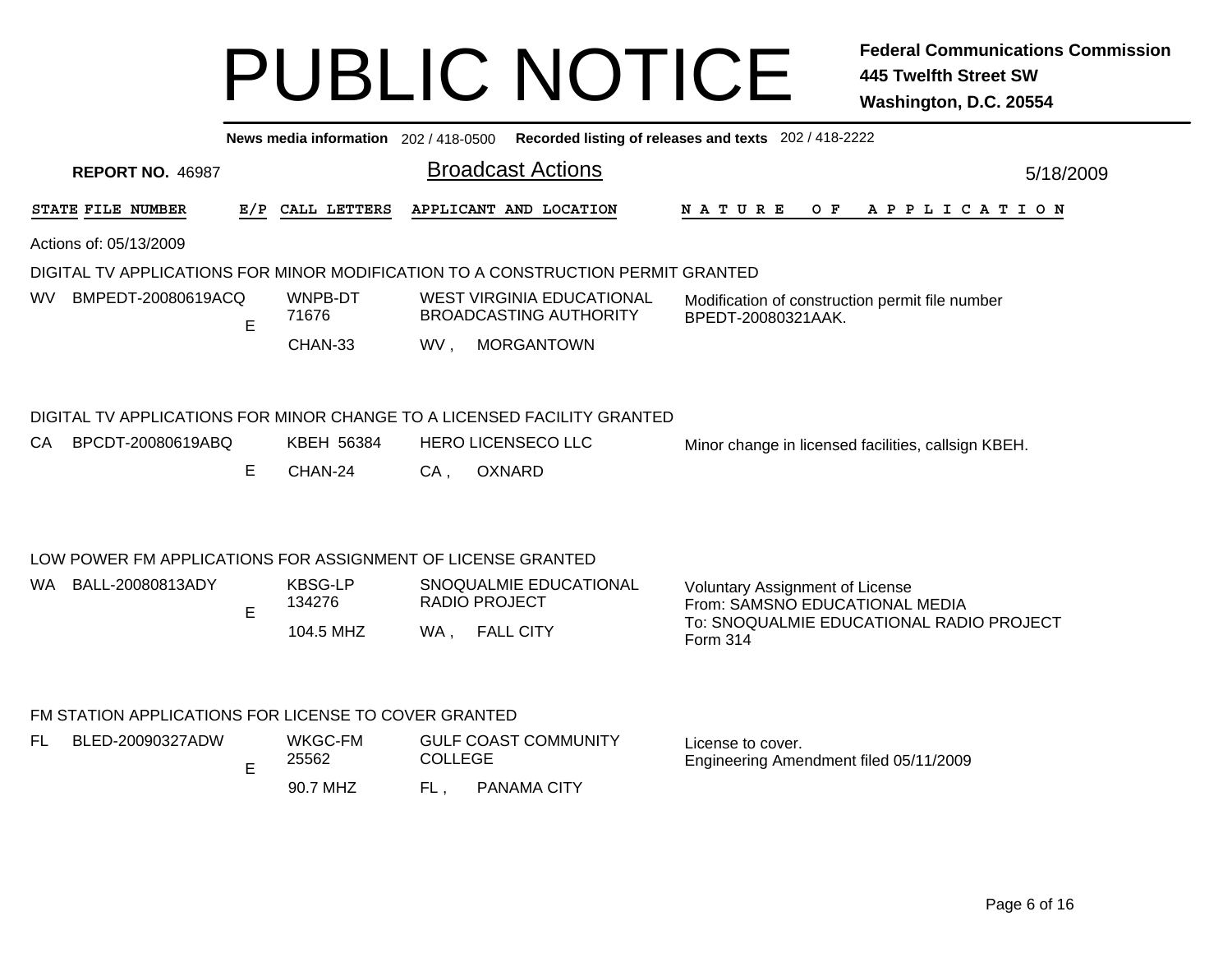|                                                      |            |                   | News media information 202 / 418-0500 Recorded listing of releases and texts 202 / 418-2222 |                                             |           |  |
|------------------------------------------------------|------------|-------------------|---------------------------------------------------------------------------------------------|---------------------------------------------|-----------|--|
| <b>REPORT NO. 46987</b>                              |            |                   | <b>Broadcast Actions</b>                                                                    |                                             | 5/18/2009 |  |
| STATE FILE NUMBER                                    | E/P        | CALL LETTERS      | APPLICANT AND LOCATION                                                                      | O F<br>A P P L I C A T I O N<br>N A T U R E |           |  |
| Actions of: 05/13/2009                               |            |                   |                                                                                             |                                             |           |  |
| FM STATION APPLICATIONS FOR LICENSE TO COVER GRANTED |            |                   |                                                                                             |                                             |           |  |
| BLH-20090409AUK<br>ΗI                                | KDLX 14699 |                   | <b>VISIONARY RELATED</b>                                                                    | License to cover.                           |           |  |
|                                                      | E          | 94.3 MHZ          |                                                                                             | <b>ENTERTAINMENT, LLC</b>                   |           |  |
|                                                      |            |                   | <b>MAKAWAO</b><br>$HI$ ,                                                                    |                                             |           |  |
| BLED-20090505AAP<br>AR.                              |            | KCAV 172443       | <b>CHRISTIAN BROADCASTING</b>                                                               | License to cover.                           |           |  |
|                                                      | Е          | 90.3 MHZ          | <b>GROUP OF MOUNTAIN HOME,</b>                                                              |                                             |           |  |
|                                                      |            |                   | INC.                                                                                        |                                             |           |  |
|                                                      |            |                   | <b>MARSHALL</b><br>AR,                                                                      |                                             |           |  |
|                                                      |            |                   |                                                                                             |                                             |           |  |
| BLH-20090508AAF<br><b>GA</b>                         |            | <b>WSRM 30623</b> | COOSA BROADCASTING                                                                          | License to cover.                           |           |  |
|                                                      | E          | 93.5 MHZ          | <b>CORPORATION</b>                                                                          |                                             |           |  |
|                                                      |            |                   | <b>COOSA</b><br>GA,                                                                         |                                             |           |  |
|                                                      |            |                   |                                                                                             |                                             |           |  |
| BLH-20090508AAW<br>OR.                               |            | <b>KINK 53068</b> | CBS RADIO STATIONS INC.                                                                     | License to cover.                           |           |  |
|                                                      | Е          | 101.9 MHZ         | <b>PORTLAND</b><br>OR,                                                                      |                                             |           |  |
|                                                      |            |                   |                                                                                             |                                             |           |  |
|                                                      |            |                   |                                                                                             |                                             |           |  |
| BLH-20090511AHC<br>MТ                                |            | KGLM-FM 669       | <b>BUTTE BROADCASTING,</b><br><b>INCORPORATED</b>                                           | License to cover.                           |           |  |
|                                                      | E          | 97.7 MHZ          | <b>ANACONDA</b>                                                                             |                                             |           |  |
|                                                      |            |                   | MT.                                                                                         |                                             |           |  |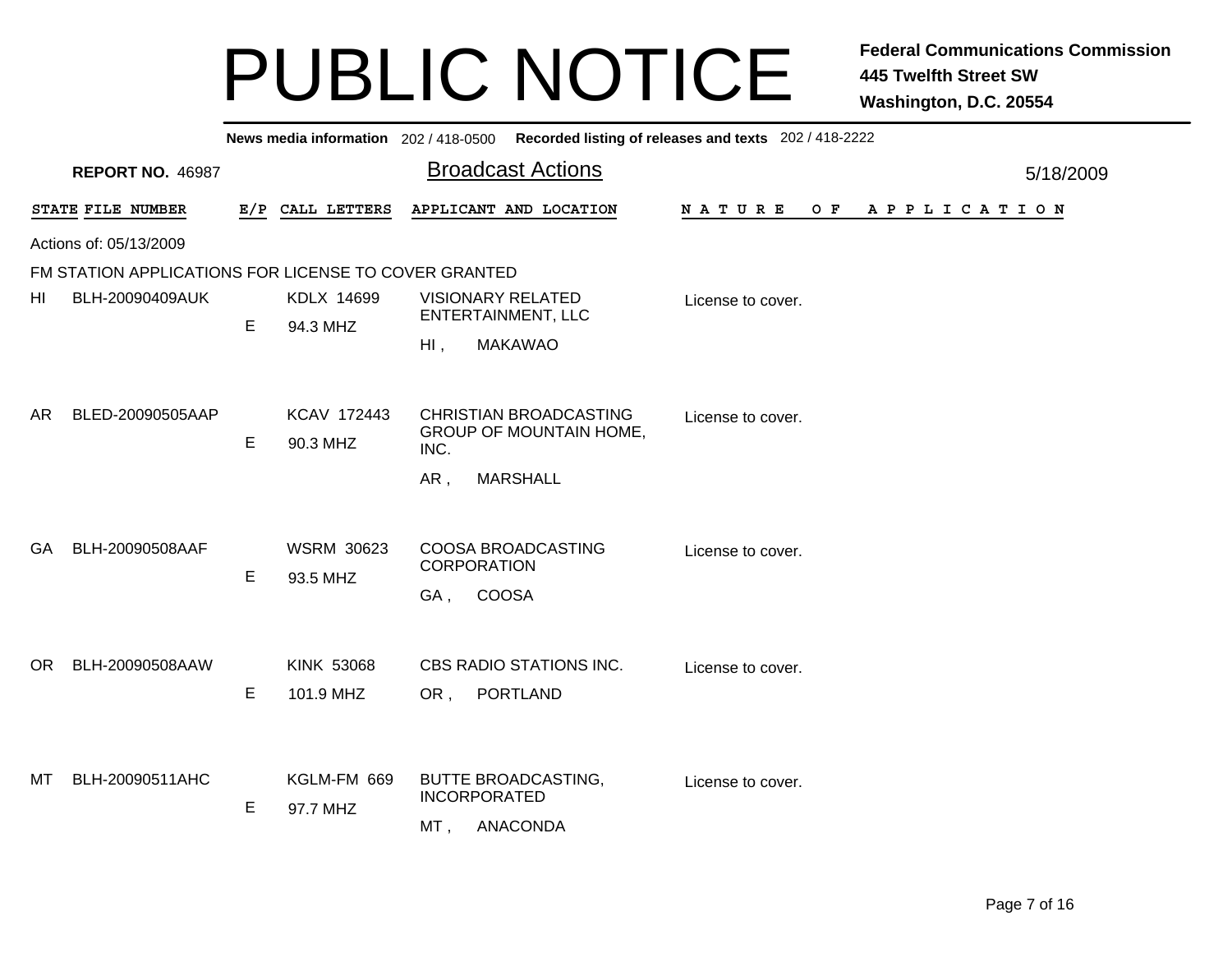|    |                                                                                  |     |                                 | News media information 202 / 418-0500 Recorded listing of releases and texts 202 / 418-2222     |           |  |  |  |  |  |  |
|----|----------------------------------------------------------------------------------|-----|---------------------------------|-------------------------------------------------------------------------------------------------|-----------|--|--|--|--|--|--|
|    | <b>REPORT NO. 46987</b>                                                          |     |                                 | <b>Broadcast Actions</b>                                                                        | 5/18/2009 |  |  |  |  |  |  |
|    | STATE FILE NUMBER                                                                | E/P | CALL LETTERS                    | APPLICANT AND LOCATION<br>N A T U R E<br>O F<br>A P P L I C A T I O N                           |           |  |  |  |  |  |  |
|    | Actions of: 05/13/2009                                                           |     |                                 |                                                                                                 |           |  |  |  |  |  |  |
|    | FM STATION APPLICATIONS FOR LICENSE TO COVER GRANTED                             |     |                                 |                                                                                                 |           |  |  |  |  |  |  |
| OH | BLH-20090511ASY                                                                  |     | <b>WVMX 54556</b>               | FRANKLIN COMMUNICATIONS,<br>License to cover.<br>INC.                                           |           |  |  |  |  |  |  |
|    |                                                                                  | Е   | 107.9 MHZ                       | OH,<br>WESTERVILLE                                                                              |           |  |  |  |  |  |  |
| AL | BLH-20090512AAA                                                                  | E   | <b>WWMG 8662</b><br>97.1 MHZ    | <b>CAPSTAR TX LIMITED</b><br>License to cover.<br><b>PARTNERSHIP</b><br><b>MILLBROOK</b><br>AL, |           |  |  |  |  |  |  |
| ME | BLH-20090512ABB                                                                  | E   | <b>WLEK 165949</b><br>101.1 MHZ | BLUEBERRY BROADCASTING,<br>License to cover.<br><b>LLC</b><br><b>MACHIAS</b><br>ME,             |           |  |  |  |  |  |  |
| KS | FM STATION APPLICATIONS FOR MODIFICATION OF LICENSE GRANTED<br>BMLED-20090403ABO | E   | <b>KYFW 5098</b><br>88.3 MHZ    | <b>BIBLE BROADCASTING</b><br>License to modify.<br>NETWORK, INC.<br>KS,<br><b>WICHITA</b>       |           |  |  |  |  |  |  |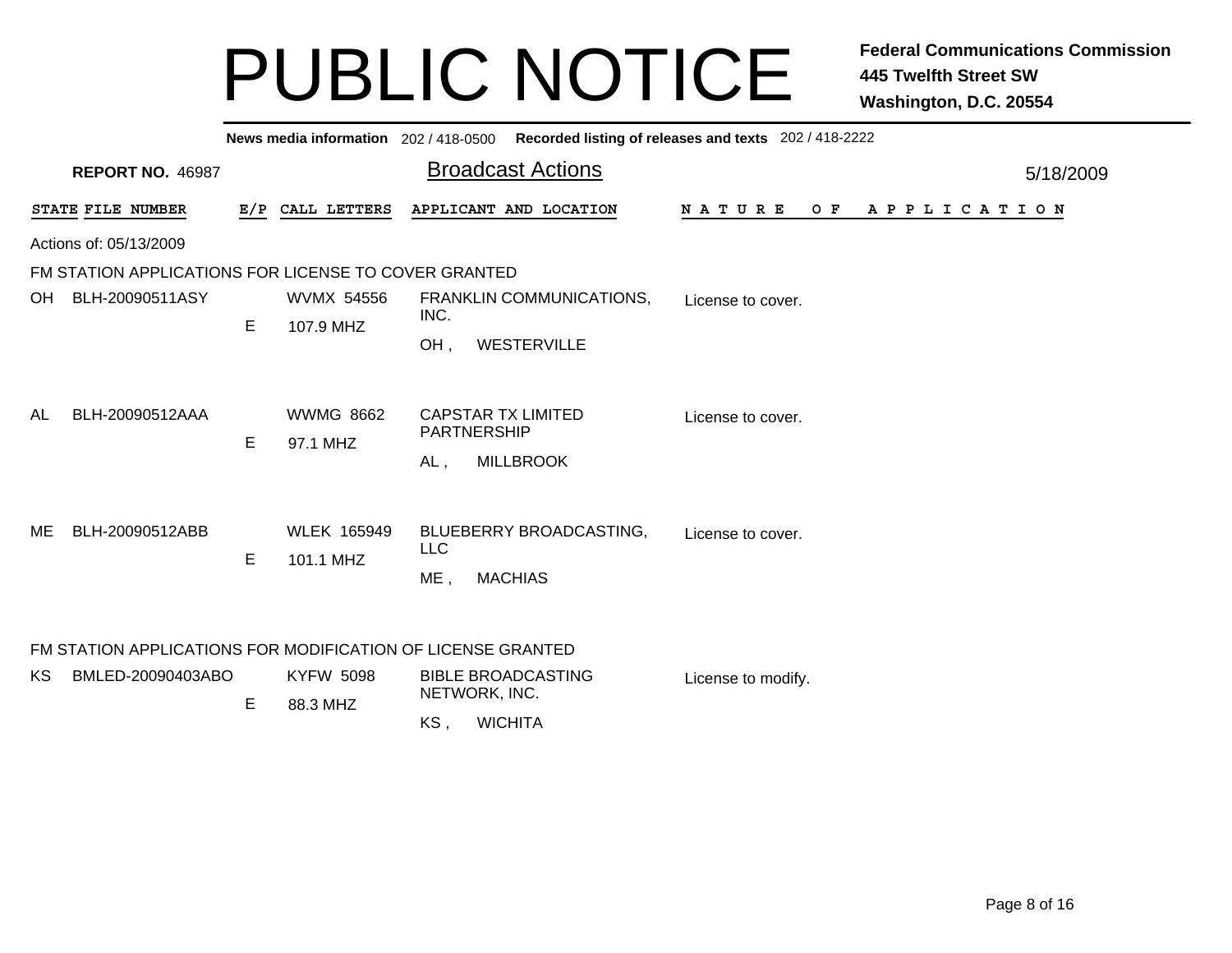|                                                                                                            |     |                               |                                                        |                                               | News media information 202 / 418-0500 Recorded listing of releases and texts 202 / 418-2222             |           |  |  |  |  |  |
|------------------------------------------------------------------------------------------------------------|-----|-------------------------------|--------------------------------------------------------|-----------------------------------------------|---------------------------------------------------------------------------------------------------------|-----------|--|--|--|--|--|
| <b>REPORT NO. 46987</b>                                                                                    |     |                               |                                                        | <b>Broadcast Actions</b>                      |                                                                                                         | 5/18/2009 |  |  |  |  |  |
| STATE FILE NUMBER                                                                                          | E/P | CALL LETTERS                  |                                                        | APPLICANT AND LOCATION                        | <b>NATURE</b><br>O F<br>A P P L I C A T I O N                                                           |           |  |  |  |  |  |
| Actions of: 05/13/2009                                                                                     |     |                               |                                                        |                                               |                                                                                                         |           |  |  |  |  |  |
| FM STATION APPLICATIONS FOR MODIFICATION OF LICENSE GRANTED                                                |     |                               |                                                        |                                               |                                                                                                         |           |  |  |  |  |  |
| IL<br>BMLH-20090415AAX                                                                                     | E   | <b>WFMT 10801</b><br>98.7 MHZ | <b>COMMUNICATIONS</b><br>IL,                           | WINDOW TO THE WORLD<br><b>CHICAGO</b>         | License to modify.                                                                                      |           |  |  |  |  |  |
| FM STATION APPLICATIONS FOR MINOR MODIFICATION TO A CONSTRUCTION PERMIT GRANTED<br>BMPH-20090309ABS<br>WY. | E   | KRAN 166001<br>103.3 MHZ      | INC.<br>WY,                                            | WHITE PARK BROADCASTING,<br><b>WARREN AFB</b> | Mod of CP to chg                                                                                        |           |  |  |  |  |  |
| FM STATION APPLICATIONS FOR ORIGINAL CONSTRUCTION PERMIT GRANTED<br>BNPED-20071012ABP<br>NY.               | E   | NEW 172195<br>90.9 MHZ        | NORTHEAST GOSPEL<br><b>BROADCASTING INC.</b><br>$NY$ , | <b>GLOVERSVILLE</b>                           | CP New Station.<br>Informal Objection filed 12/14/2007 (Freedom)<br>Informal Objection Denied 5/13/2009 |           |  |  |  |  |  |
| ID<br>BNPED-20071017AEN                                                                                    | E   | NEW 172786<br>90.9 MHZ        | CALVARY CHAPEL OF<br><b>GRANGEVILLE, INC</b><br>$ID$ , | <b>GRANGEVILLE</b>                            | CP New Station.                                                                                         |           |  |  |  |  |  |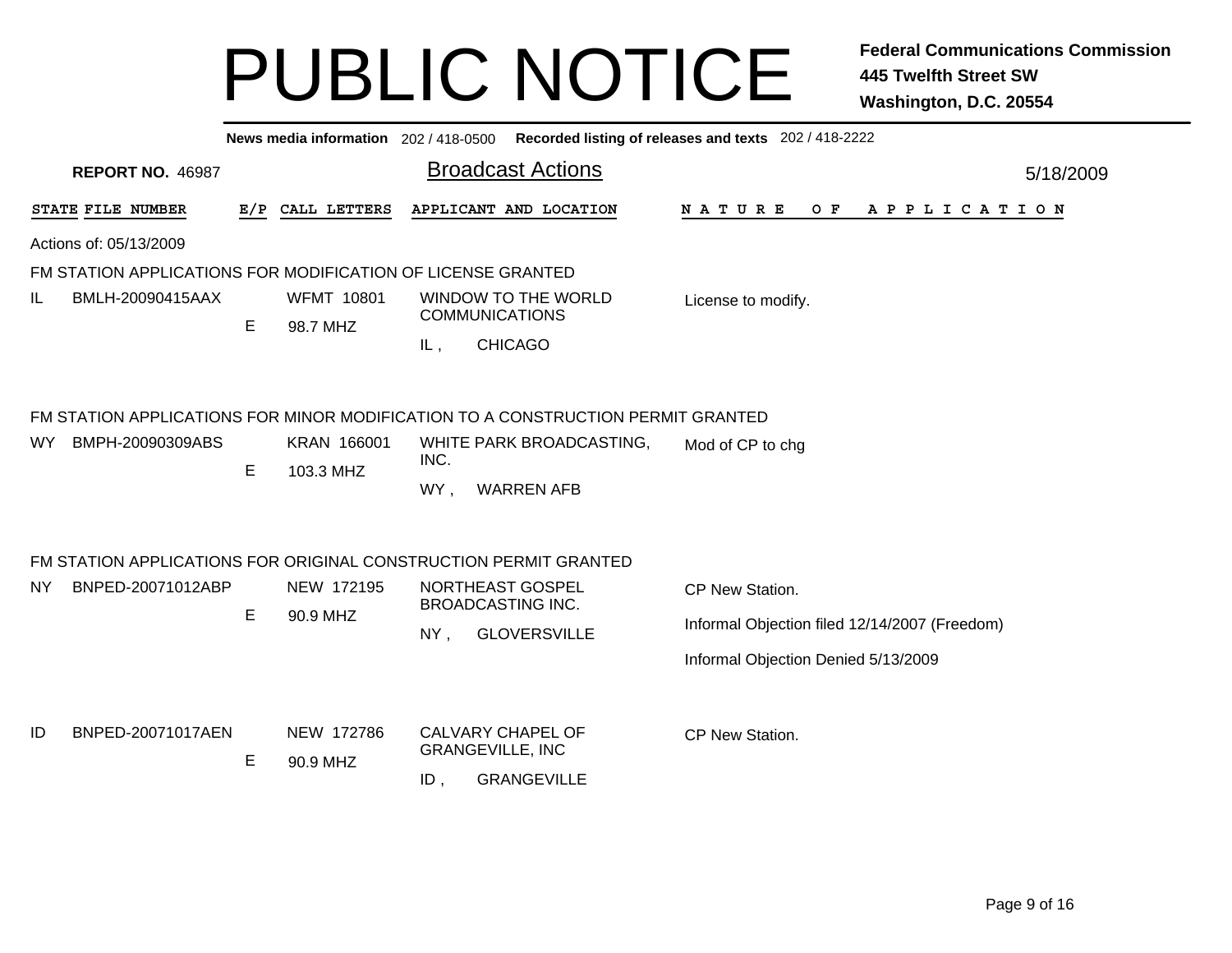|                                                                         |     | News media information 202 / 418-0500 |               |                             | Recorded listing of releases and texts 202 / 418-2222                      |
|-------------------------------------------------------------------------|-----|---------------------------------------|---------------|-----------------------------|----------------------------------------------------------------------------|
| <b>REPORT NO. 46987</b>                                                 |     |                                       |               | <b>Broadcast Actions</b>    | 5/18/2009                                                                  |
| STATE FILE NUMBER                                                       | E/P | CALL LETTERS                          |               | APPLICANT AND LOCATION      | N A T U R E<br>O F<br>A P P L I C A T I O N                                |
| Actions of: 05/13/2009                                                  |     |                                       |               |                             |                                                                            |
| FM STATION APPLICATIONS FOR ORIGINAL CONSTRUCTION PERMIT GRANTED        |     |                                       |               |                             |                                                                            |
| BNPED-20071018AHQ<br>OH.                                                |     | NEW 174100                            | <b>BRIDGE</b> | OHIO EAST-WEST CULTURAL     | CP New Station.                                                            |
|                                                                         | E   | 88.3 MHZ                              | OH.           | <b>JOHNSTOWN</b>            | Petition to Deny 12/1/2007 (AFA)<br>Engineering Amendment filed 12/17/2007 |
|                                                                         |     |                                       |               |                             | WITHDRAWAL OF PETITION TO DENY FILED 12/20/2007 (AFA)                      |
|                                                                         |     |                                       |               |                             | Petition to Deny Dismissed 5/13/2009 - no letter sent                      |
|                                                                         |     |                                       |               |                             |                                                                            |
| FM STATION APPLICATIONS FOR MINOR CHANGE TO A LICENSED FACILITY GRANTED |     |                                       |               |                             |                                                                            |
| BPED-20090424ACH<br>GA.                                                 |     | <b>WRAF 67213</b>                     |               | <b>TOCCOA FALLS COLLEGE</b> | Minor change in licensed facilities.                                       |
|                                                                         | Е   | 90.9 MHZ                              | GA .          | <b>TOCCOA FALLS</b>         |                                                                            |

#### FM AUXILIARY TRANSMITTING ANTENNA APPLICATIONS FOR MOD OF LICENSE FOR AN AUXILIARY FACILITY GRANTED

- TX BXMLED-20090324AAF KDKR 14463 CSN INTERNATIONAL License to modify.
	- E 91.3 MHZTX , DECATUR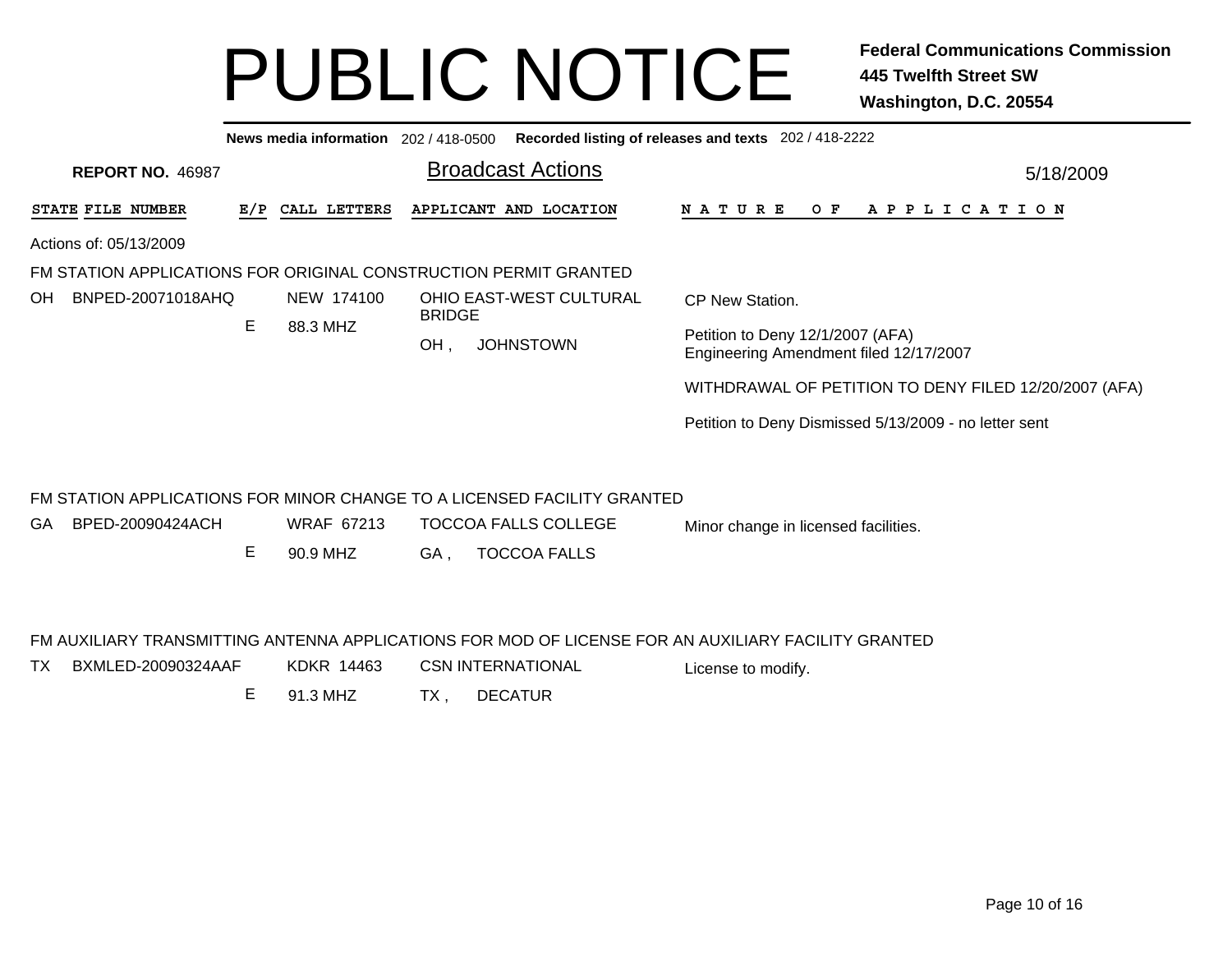|                                                         | News media information 202 / 418-0500 |                                            | Recorded listing of releases and texts 202 / 418-2222 |           |  |  |  |  |  |
|---------------------------------------------------------|---------------------------------------|--------------------------------------------|-------------------------------------------------------|-----------|--|--|--|--|--|
| <b>REPORT NO. 46987</b>                                 |                                       | <b>Broadcast Actions</b>                   |                                                       | 5/18/2009 |  |  |  |  |  |
| STATE FILE NUMBER                                       | E/P CALL LETTERS                      | APPLICANT AND LOCATION                     | <b>NATURE</b><br>O F<br>A P P L I C A T I O N         |           |  |  |  |  |  |
| Actions of: 05/13/2009                                  |                                       |                                            |                                                       |           |  |  |  |  |  |
| FM TRANSLATOR APPLICATIONS FOR LICENSE TO COVER GRANTED |                                       |                                            |                                                       |           |  |  |  |  |  |
| BLFT-20081015AAL<br>ID                                  | K237FA 145719                         | <b>TAUNA M. BARBIERI</b>                   | License to cover.                                     |           |  |  |  |  |  |
| E                                                       | 95.3 MHZ<br>$ID$ ,                    | <b>POCATELLO</b>                           | Engineering Amendment filed 05/08/2009                |           |  |  |  |  |  |
|                                                         |                                       |                                            |                                                       |           |  |  |  |  |  |
|                                                         |                                       |                                            |                                                       |           |  |  |  |  |  |
| BLFT-20090506ABT<br>AL                                  | W251AC 72707                          | BCA RADIO, L.L.C.                          | License to cover.                                     |           |  |  |  |  |  |
| E                                                       | 98.1 MHZ<br>AL,                       | <b>CAPSHAW</b>                             |                                                       |           |  |  |  |  |  |
|                                                         |                                       |                                            |                                                       |           |  |  |  |  |  |
|                                                         |                                       |                                            |                                                       |           |  |  |  |  |  |
| BLFT-20090506ABU<br><b>SC</b>                           | <b>W247BN</b><br>155946               | MILLER COMMUNICATIONS, INC.                | License to cover.                                     |           |  |  |  |  |  |
| E                                                       | SC,<br>97.3 MHZ                       | <b>SANTEE</b>                              |                                                       |           |  |  |  |  |  |
|                                                         |                                       |                                            |                                                       |           |  |  |  |  |  |
|                                                         |                                       |                                            |                                                       |           |  |  |  |  |  |
| BLFT-20090507AAU<br>IA                                  | <b>K237FC</b><br>139156               | NORTHWESTERN COLLEGE                       | License to cover.                                     |           |  |  |  |  |  |
| E                                                       | $IA$ ,                                | <b>MARSHALLTOWN</b>                        |                                                       |           |  |  |  |  |  |
|                                                         | 95.3 MHZ                              |                                            |                                                       |           |  |  |  |  |  |
|                                                         |                                       |                                            |                                                       |           |  |  |  |  |  |
| BLFT-20090507ABS<br>VA                                  | W252CF 5103                           | <b>BIBLE BROADCASTING</b><br>NETWORK, INC. | License to cover.                                     |           |  |  |  |  |  |
| E                                                       | 98.3 MHZ<br>VA,                       | <b>FREDERICKSBURG</b>                      |                                                       |           |  |  |  |  |  |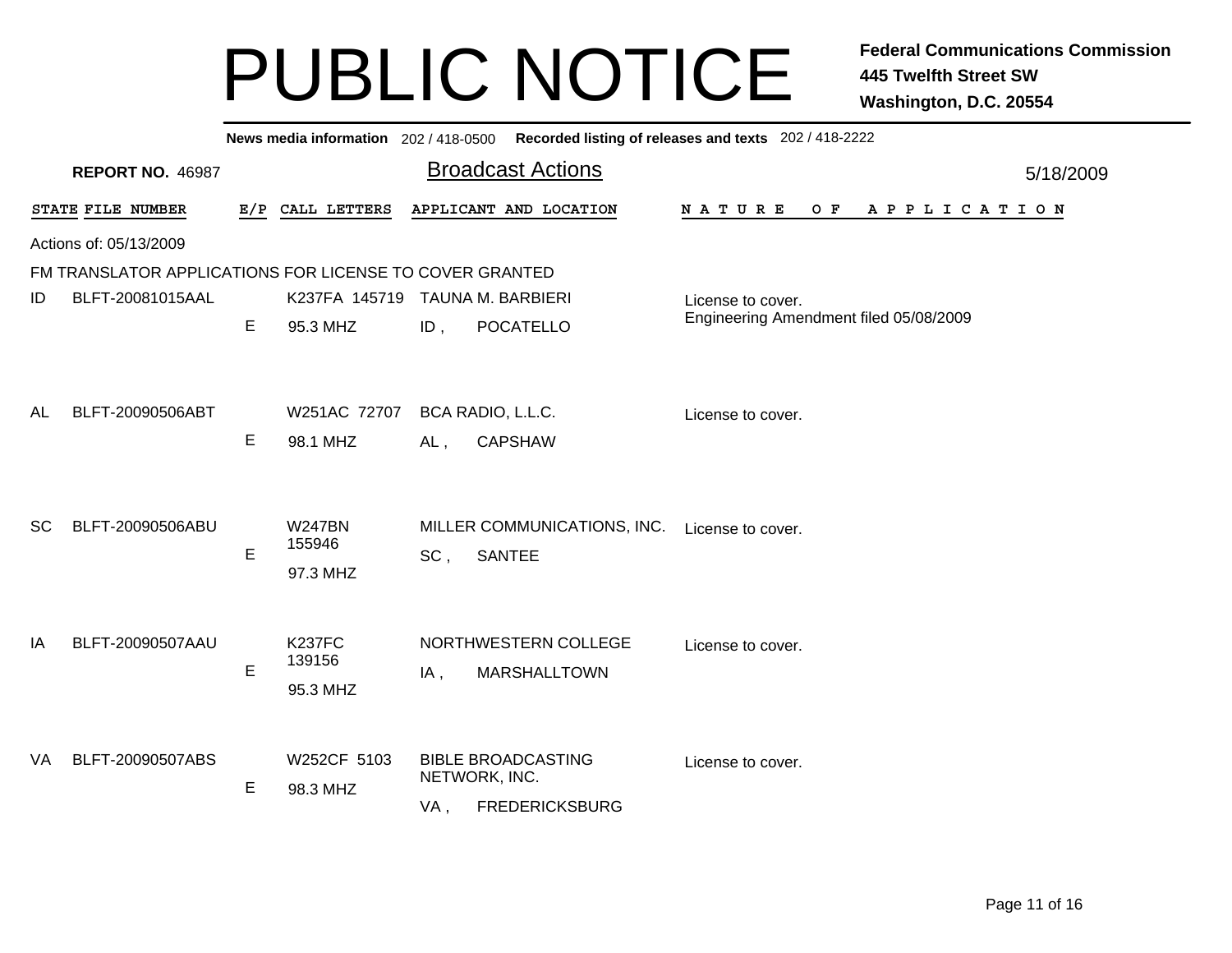|                        | News media information 202/418-0500 Recorded listing of releases and texts 202/418-2222 |   |                                     |                                                                                    |           |  |  |  |  |  |
|------------------------|-----------------------------------------------------------------------------------------|---|-------------------------------------|------------------------------------------------------------------------------------|-----------|--|--|--|--|--|
|                        | <b>REPORT NO. 46987</b>                                                                 |   |                                     | <b>Broadcast Actions</b>                                                           | 5/18/2009 |  |  |  |  |  |
|                        | STATE FILE NUMBER                                                                       |   | E/P CALL LETTERS                    | APPLICANT AND LOCATION<br>N A T U R E<br>O F<br>A P P L I C A T I O N              |           |  |  |  |  |  |
| Actions of: 05/13/2009 |                                                                                         |   |                                     |                                                                                    |           |  |  |  |  |  |
|                        | FM TRANSLATOR APPLICATIONS FOR LICENSE TO COVER GRANTED                                 |   |                                     |                                                                                    |           |  |  |  |  |  |
| NY.                    | BLFT-20090507ACA                                                                        |   |                                     | W251AK 86708 PATHWAY COMMUNITY RADIO,<br>License to cover.<br>INC.                 |           |  |  |  |  |  |
|                        |                                                                                         | E | 98.1 MHZ                            | NY,<br>NEDROW/LAFAYETTE                                                            |           |  |  |  |  |  |
| VT                     | BLFT-20090507ACH                                                                        | E | <b>W243AT</b><br>139875<br>96.5 MHZ | RADIO VERMONT, INC.<br>License to cover.<br><b>BARRE</b><br>VT,                    |           |  |  |  |  |  |
| <b>KS</b>              | BLFT-20090507ACY                                                                        | Е | 98.3 MHZ                            | K252EV 142515 UNIVERSITY OF KANSAS<br>License to cover.<br>KS,<br><b>MANHATTAN</b> |           |  |  |  |  |  |
| KS.                    | BLFT-20090507ACZ                                                                        | E | 99.5 MHZ                            | K258BT 142536 UNIVERSITY OF KANSAS<br>License to cover.<br>KS,<br><b>MANHATTAN</b> |           |  |  |  |  |  |
| OK                     | BLFT-20090507ADM                                                                        | E | K261DR 14455<br>100.1 MHZ           | THE LOVE STATION, INC.<br>License to cover.<br>ENID, ETC.<br>OK,                   |           |  |  |  |  |  |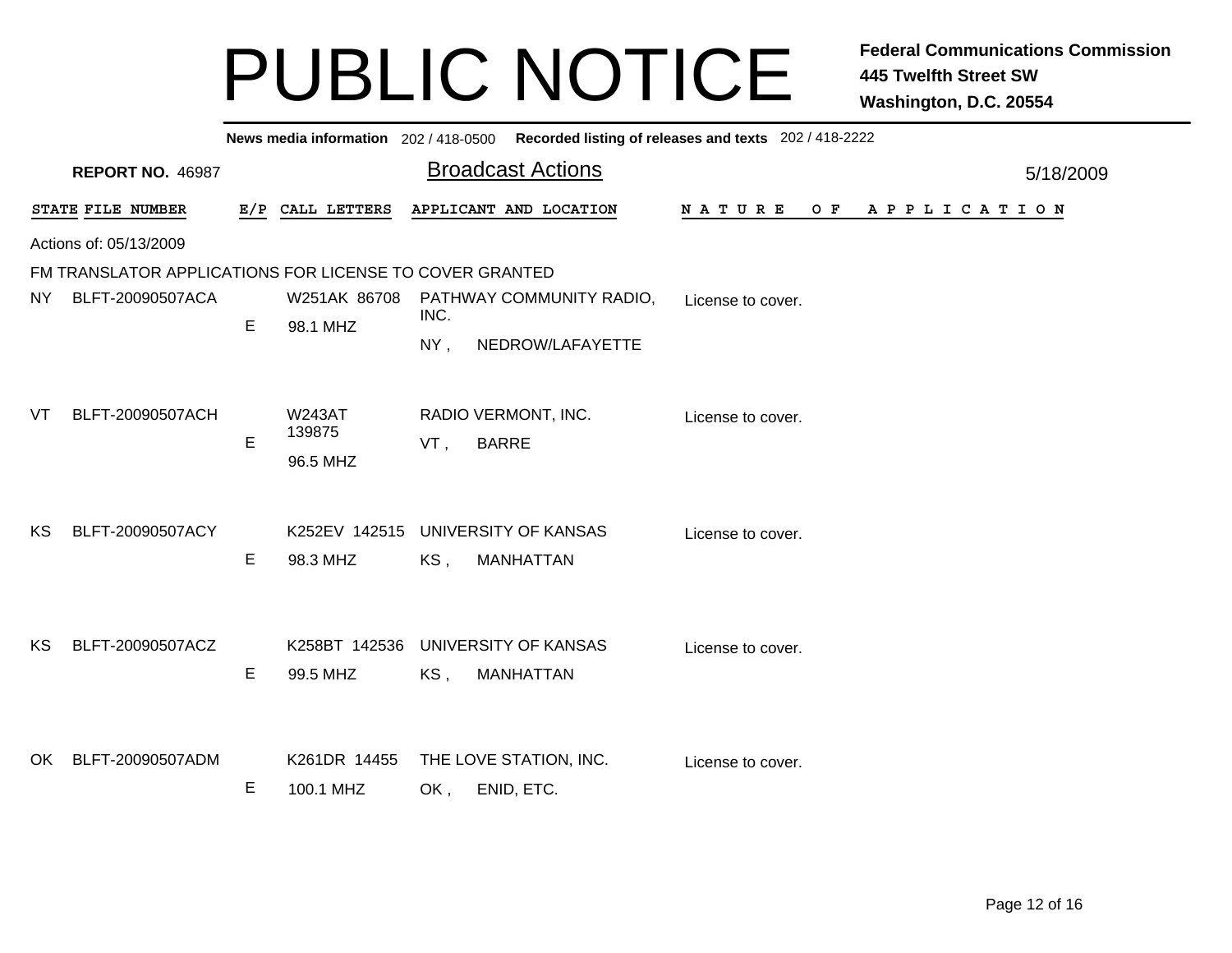|                        |                                                         |             |                         |            | News media information 202 / 418-0500 Recorded listing of releases and texts 202 / 418-2222 |                   |                       |  |  |
|------------------------|---------------------------------------------------------|-------------|-------------------------|------------|---------------------------------------------------------------------------------------------|-------------------|-----------------------|--|--|
|                        | <b>REPORT NO. 46987</b>                                 |             |                         |            | <b>Broadcast Actions</b>                                                                    |                   | 5/18/2009             |  |  |
|                        | STATE FILE NUMBER                                       |             | E/P CALL LETTERS        |            | APPLICANT AND LOCATION                                                                      | NATURE<br>O F     | A P P L I C A T I O N |  |  |
| Actions of: 05/13/2009 |                                                         |             |                         |            |                                                                                             |                   |                       |  |  |
|                        | FM TRANSLATOR APPLICATIONS FOR LICENSE TO COVER GRANTED |             |                         |            |                                                                                             |                   |                       |  |  |
| AL                     | BLFT-20090508AAT                                        | E           | <b>W291CG</b><br>141676 |            | <b>GLEN IRIS BAPTIST SCHOOL</b><br><b>ODENVILLE</b>                                         | License to cover. |                       |  |  |
|                        |                                                         |             | 106.1 MHZ               | $AL$ ,     |                                                                                             |                   |                       |  |  |
|                        |                                                         |             |                         |            |                                                                                             |                   |                       |  |  |
| TN.                    | BLFT-20090508ABV                                        | E           | W239BM<br>139937        | <b>LLC</b> | VOLUNTEER BROADCASTING,                                                                     | License to cover. |                       |  |  |
|                        |                                                         |             | 95.7 MHZ                | $TN$ ,     | <b>WOODBURY</b>                                                                             |                   |                       |  |  |
|                        |                                                         |             |                         |            |                                                                                             |                   |                       |  |  |
| TX.                    | BLFT-20090511AAF                                        |             | K213EW 91707            |            | RADIO ASSIST MINISTRY, INC.                                                                 | License to cover. |                       |  |  |
|                        |                                                         | Е           | 90.5 MHZ                | TX,        | <b>SAN ANGELO</b>                                                                           |                   |                       |  |  |
|                        |                                                         |             |                         |            |                                                                                             |                   |                       |  |  |
| <b>SC</b>              | BLFT-20090511AAH                                        |             | <b>W261AJ</b><br>149547 | INC.       | EDGEWATER BROADCASTING,                                                                     | License to cover. |                       |  |  |
|                        |                                                         | E           |                         |            |                                                                                             |                   |                       |  |  |
|                        |                                                         |             | 100.1 MHZ               | SC,        | <b>CHARLESTON</b>                                                                           |                   |                       |  |  |
| AL                     | BLFT-20090511AHA                                        |             | <b>W240BM</b>           |            | RADIO ASSIST MINISTRY, INC.                                                                 | License to cover. |                       |  |  |
|                        |                                                         | 146162<br>E |                         |            | <b>HEADLAND</b><br>AL,                                                                      |                   |                       |  |  |
|                        |                                                         |             | 95.9 MHZ                |            |                                                                                             |                   |                       |  |  |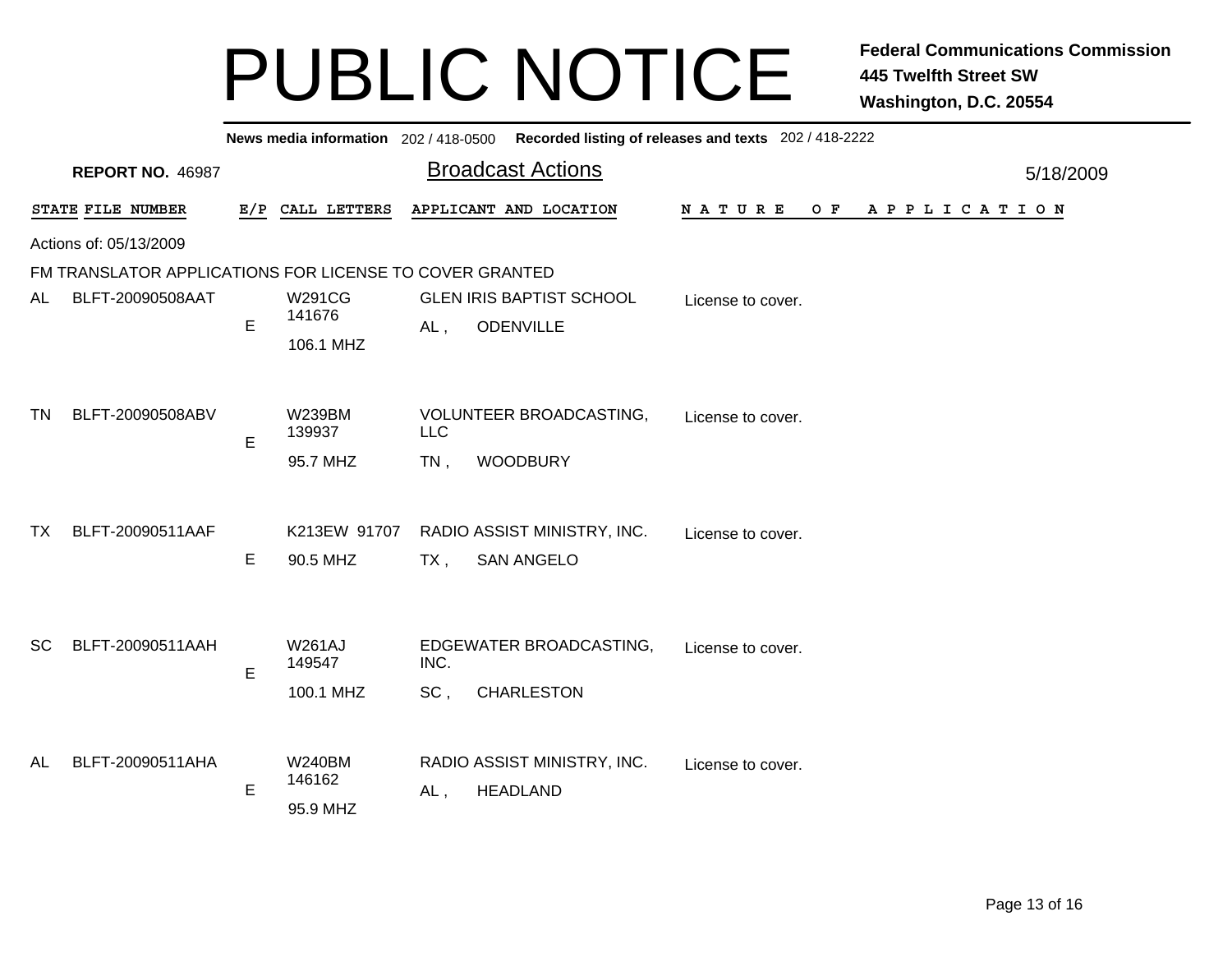**News media information** 202 / 418-0500**Recorded listing of releases and texts** 202 / 418-2222

|                                                         | <b>REPORT NO. 46987</b> |   |                                     |        | <b>Broadcast Actions</b>                                                                                                                            |                                                       | 5/18/2009 |  |  |  |
|---------------------------------------------------------|-------------------------|---|-------------------------------------|--------|-----------------------------------------------------------------------------------------------------------------------------------------------------|-------------------------------------------------------|-----------|--|--|--|
|                                                         | STATE FILE NUMBER       |   | E/P CALL LETTERS                    |        | APPLICANT AND LOCATION                                                                                                                              | <b>NATURE</b><br>O F<br>A P P L I C A T I O N         |           |  |  |  |
| Actions of: 05/13/2009                                  |                         |   |                                     |        |                                                                                                                                                     |                                                       |           |  |  |  |
| FM TRANSLATOR APPLICATIONS FOR LICENSE TO COVER GRANTED |                         |   |                                     |        |                                                                                                                                                     |                                                       |           |  |  |  |
| WV.                                                     | BLFT-20090512AAS        |   | W205CG 38916<br>88.9 MHZ            |        | <b>EDUCATIONAL MEDIA</b><br><b>FOUNDATION</b>                                                                                                       | License to cover.                                     |           |  |  |  |
|                                                         |                         | E |                                     | WV,    | <b>CHARLESTON</b>                                                                                                                                   |                                                       |           |  |  |  |
| NV.                                                     | BMPFT-20090511AAC       | Е | 100.3 MHZ                           | $NV$ , | FM TRANSLATOR APPLICATIONS FOR MINOR MODIFICATION TO A CONSTRUCTION PERMIT GRANTED<br>K262BX 152502 ONDAS DE VIDA NETWORK, INC.<br><b>LAS VEGAS</b> | Mod of CP                                             |           |  |  |  |
|                                                         |                         |   |                                     |        |                                                                                                                                                     |                                                       |           |  |  |  |
| FL.                                                     | BPFT-20090413AAH        | E | <b>W258BQ</b><br>139054<br>99.5 MHZ | FL,    | FM TRANSLATOR APPLICATIONS FOR MINOR CHANGE TO A LICENSED FACILITY GRANTED<br>BROADCAST TOWERS, INC.<br><b>HOMESTEAD</b>                            | Minor change in licensed facilities, callsign W257AC. |           |  |  |  |
| AR.                                                     | BPFT-20090505AAA        | E | K288FP 150219<br>105.5 MHZ          | AR,    | RADIO ASSIST MINISTRY, INC.<br><b>SHERIDAN</b>                                                                                                      | Minor change in licensed facilities, callsign K288FP. |           |  |  |  |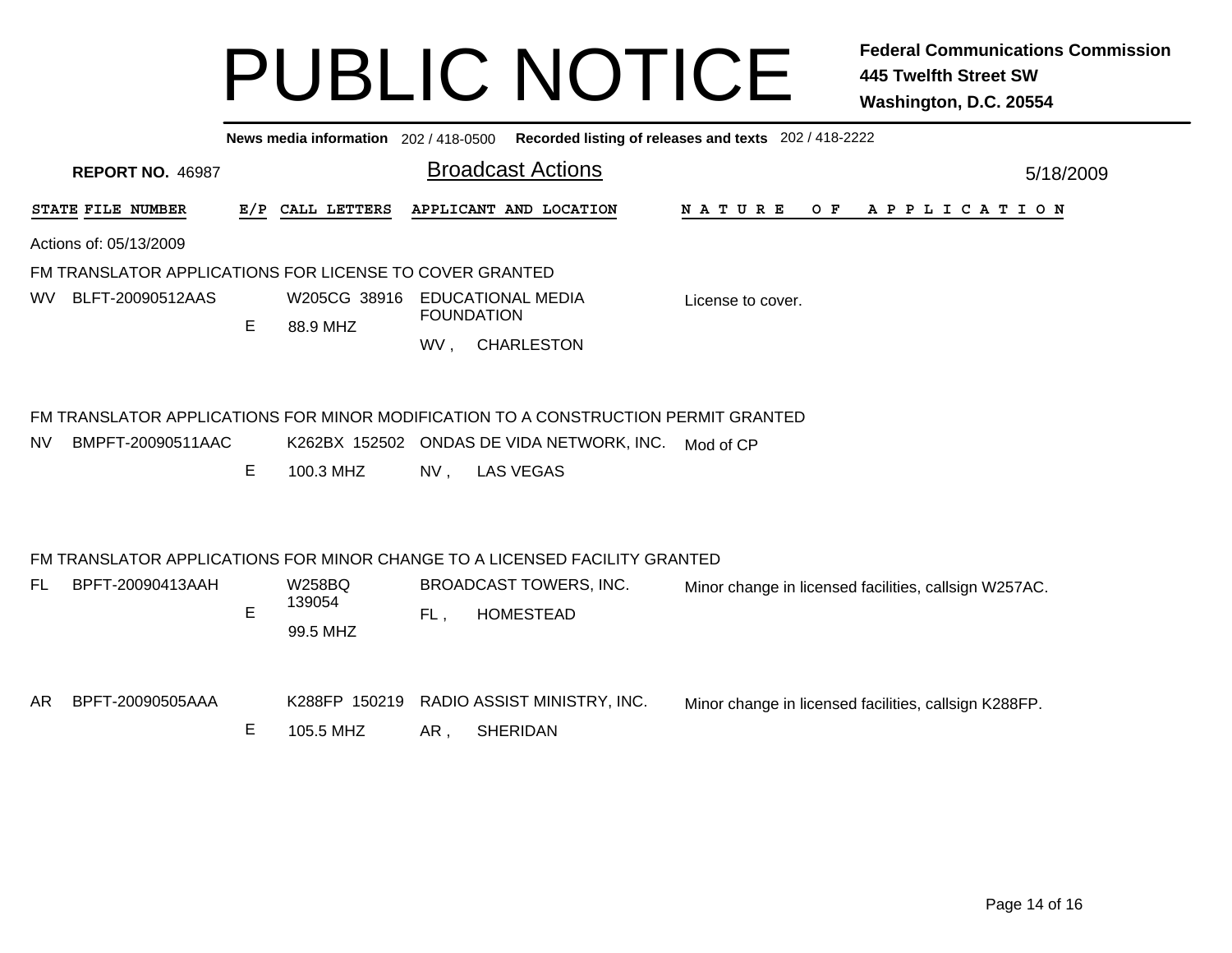|               |                         |     | News media information 202/418-0500 |                                                                                      | Recorded listing of releases and texts 202 / 418-2222                         |                                 |                                 |  |  |  |     |  |  |  |  |  |                       |  |  |  |           |
|---------------|-------------------------|-----|-------------------------------------|--------------------------------------------------------------------------------------|-------------------------------------------------------------------------------|---------------------------------|---------------------------------|--|--|--|-----|--|--|--|--|--|-----------------------|--|--|--|-----------|
|               | <b>REPORT NO. 46987</b> |     |                                     |                                                                                      | <b>Broadcast Actions</b>                                                      |                                 |                                 |  |  |  |     |  |  |  |  |  |                       |  |  |  | 5/18/2009 |
|               | STATE FILE NUMBER       | E/P | CALL LETTERS                        |                                                                                      | APPLICANT AND LOCATION                                                        | N A T U R E                     |                                 |  |  |  | O F |  |  |  |  |  | A P P L I C A T I O N |  |  |  |           |
|               | Actions of: 05/13/2009  |     |                                     |                                                                                      |                                                                               |                                 |                                 |  |  |  |     |  |  |  |  |  |                       |  |  |  |           |
|               |                         |     |                                     |                                                                                      | FM TRANSLATOR APPLICATIONS FOR MINOR CHANGE TO A LICENSED FACILITY GRANTED    |                                 |                                 |  |  |  |     |  |  |  |  |  |                       |  |  |  |           |
| AL            | BPFT-20090512ACI        |     | <b>W240BM</b><br>146162             | RADIO ASSIST MINISTRY, INC.<br>Minor change in licensed facilities, callsign W240BM. |                                                                               |                                 |                                 |  |  |  |     |  |  |  |  |  |                       |  |  |  |           |
|               |                         | E   | 95.9 MHZ                            | <b>HEADLAND</b><br>$AL$ ,                                                            |                                                                               |                                 |                                 |  |  |  |     |  |  |  |  |  |                       |  |  |  |           |
|               |                         |     |                                     |                                                                                      | DIGITAL TRANSLATOR OR DIGITAL LPTV APPLICATIONS FOR DIGITAL FLASH CUT GRANTED |                                 |                                 |  |  |  |     |  |  |  |  |  |                       |  |  |  |           |
| CO.           | BDFCDTT-20090506AAW     | E   | K29CK-D<br>52723                    |                                                                                      | PITKIN COUNTY TRANSLATOR<br><b>DEPARTMENT</b>                                 | Minor change of callsign K29CK. |                                 |  |  |  |     |  |  |  |  |  |                       |  |  |  |           |
|               |                         |     | CHAN-29                             | CO <sub>1</sub>                                                                      | CARBONDALE                                                                    |                                 |                                 |  |  |  |     |  |  |  |  |  |                       |  |  |  |           |
| <sub>CO</sub> | BDFCDTT-20090506ABH     | E   | K33HY-D<br>131069                   |                                                                                      | PITKIN COUNTY TRANSLATOR<br><b>DEPARTMENT</b>                                 | Minor change of callsign K33HY. |                                 |  |  |  |     |  |  |  |  |  |                       |  |  |  |           |
|               |                         |     | CHAN-33                             | CO <sub>1</sub>                                                                      | <b>BASALT</b>                                                                 |                                 |                                 |  |  |  |     |  |  |  |  |  |                       |  |  |  |           |
| CO.           | BDFCDTT-20090506ABK     |     | K36GX-D                             |                                                                                      | PITKIN COUNTY TRANSLATOR                                                      |                                 |                                 |  |  |  |     |  |  |  |  |  |                       |  |  |  |           |
|               |                         | Е   | 131067                              |                                                                                      | <b>DEPARTMENT</b>                                                             |                                 | Minor change of callsign K36GX. |  |  |  |     |  |  |  |  |  |                       |  |  |  |           |
|               |                         |     | CHAN-36                             | CO <sub>1</sub>                                                                      | <b>BASALT</b>                                                                 |                                 |                                 |  |  |  |     |  |  |  |  |  |                       |  |  |  |           |